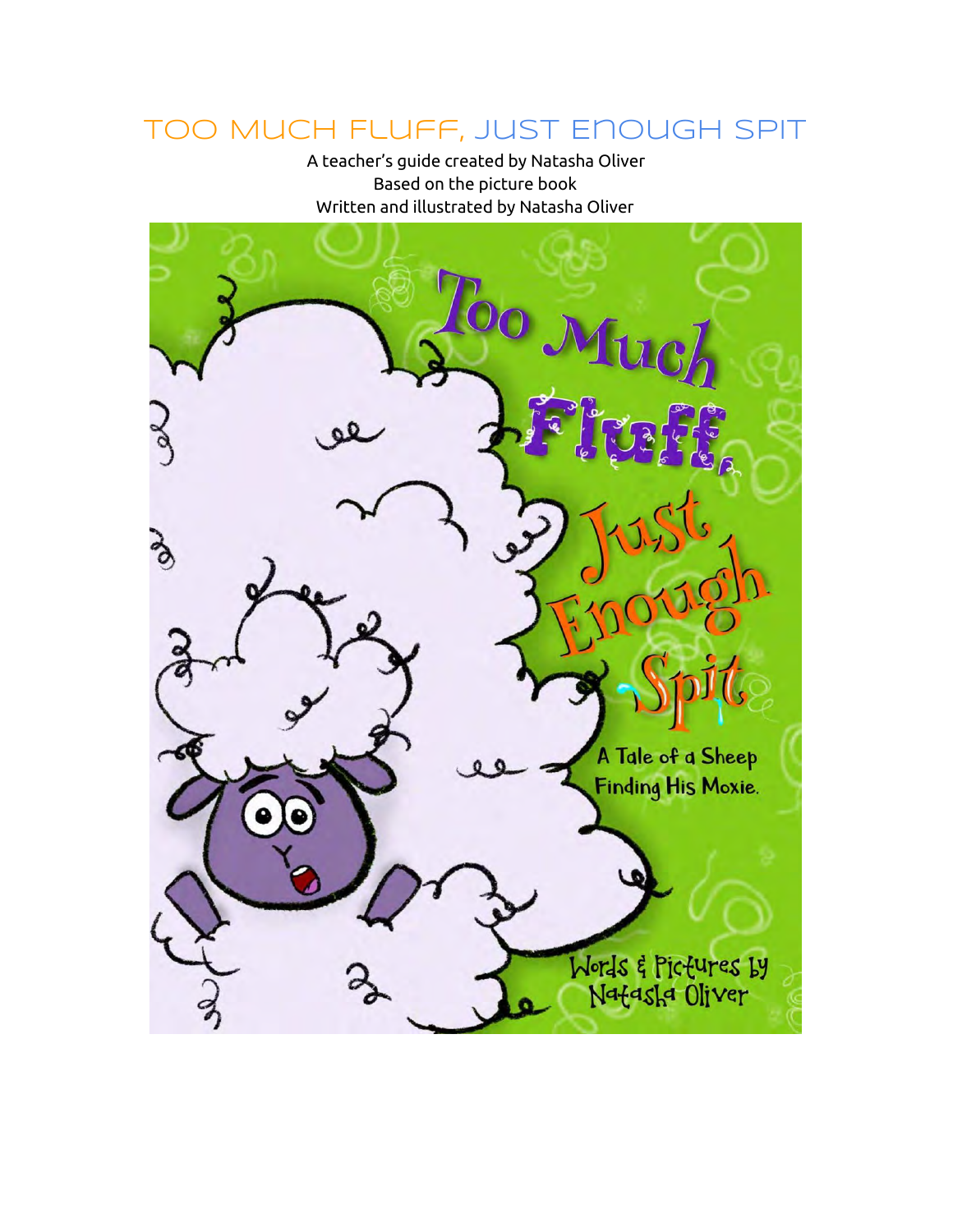## Natasha Oliver Author and Illustrator, *Too Much Fluff, Just Enough Spit*

Natasha Oliver has always loved to draw and create. Even when she went to college to major in math, her heart had her joining every art club she could find. After teaching high school math for several years, she realized that many of the kids still struggled with their basic facts. This led her to create her first math game. For her, it was the beginning of something amazing. Finally a way to combine her math and her art together. Now, having made over 125 math games, she is longing to expand the stories from her games into something more. She is ready to bring the small stories from her games to picture books and chapter books! Now kids can enjoy knowing more of the back story for some of the games they have been playing to learn their math! You can see more of her work at [www.fun4thebrain.com](http://www.fun4thebrain.com/).

Guide content copyright 2019 by Natasha Oliver. Available free of charge for educational use only; may not be published or sold without express written permission.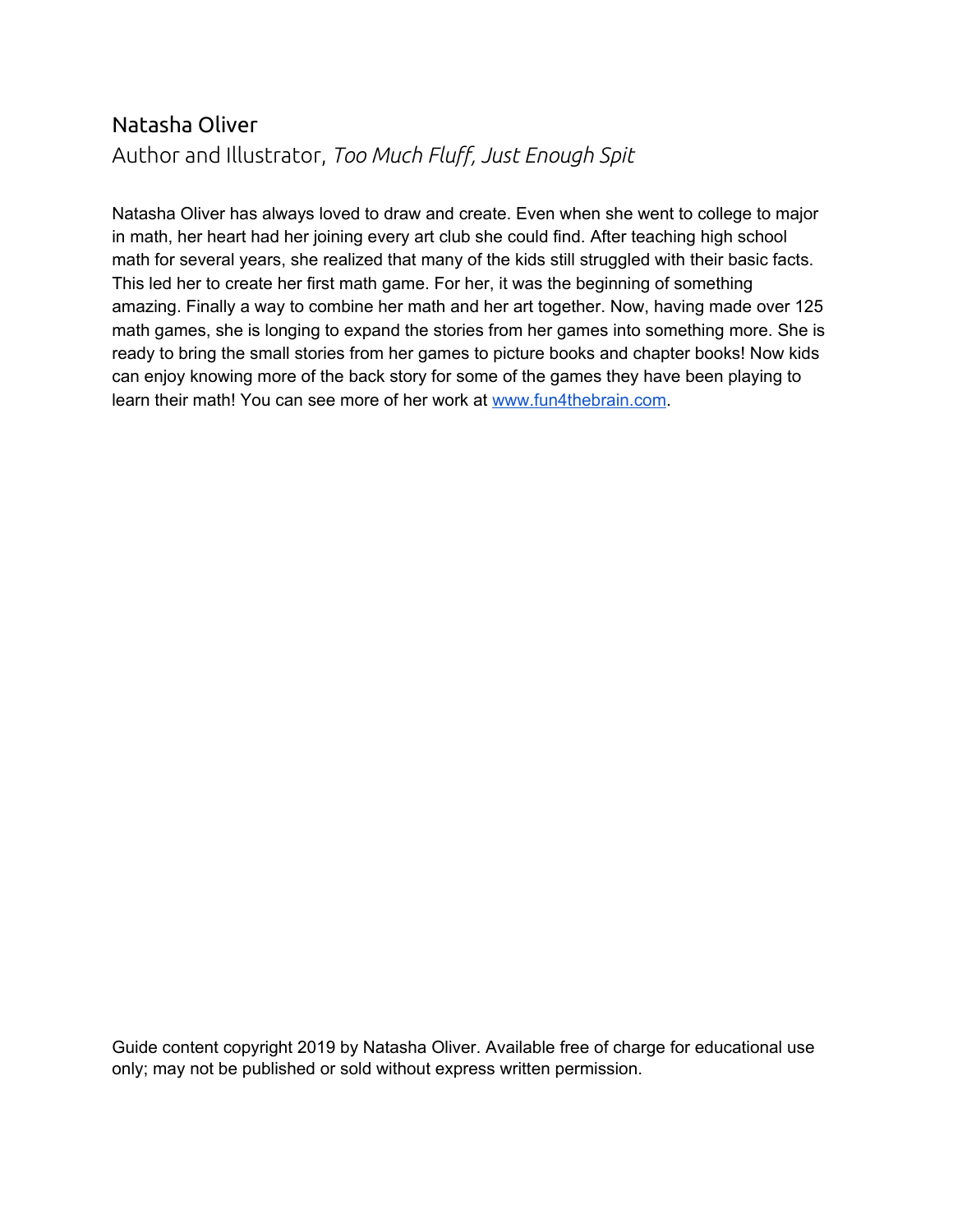#### **Using this Guide**

While Too Much Fluff, Just Enough Spit was written for students in kindergarten through third grade, it is possible that it could be used for all ages. It is assumed that teachers will adapt the different activities and conversations in this book to the needs of their students.

#### **Book Information**



Too Much Fluff, Just Enough Spit Age Range: 3 - 9 years Grade Level: Kindergarten - 4 Published: Tashilex Publishing Published: November 3, 2019 ISBN -13: 978-1734107814

Finn has hair that is *too curly*, too frizzy, and **too big**. His friends try to help him find ways to control it, but nothing works.

His dream of winning a ribbon seemed *impossible*.

*Magnus strutted by with his ribbon from the fair. Finn knew he wanted one, but what about his hair? Magnus chortled and said, "You want a ribbon too? You are too fluffy and too fuzzy. No ribbons for you."*

Can a new friend remind Finn that there is *so much more* to him than his hair and help him find his **moxie**? Enjoy this fun story that reminds each of us that the things that should bring us **confidence** are often *not on the outside*.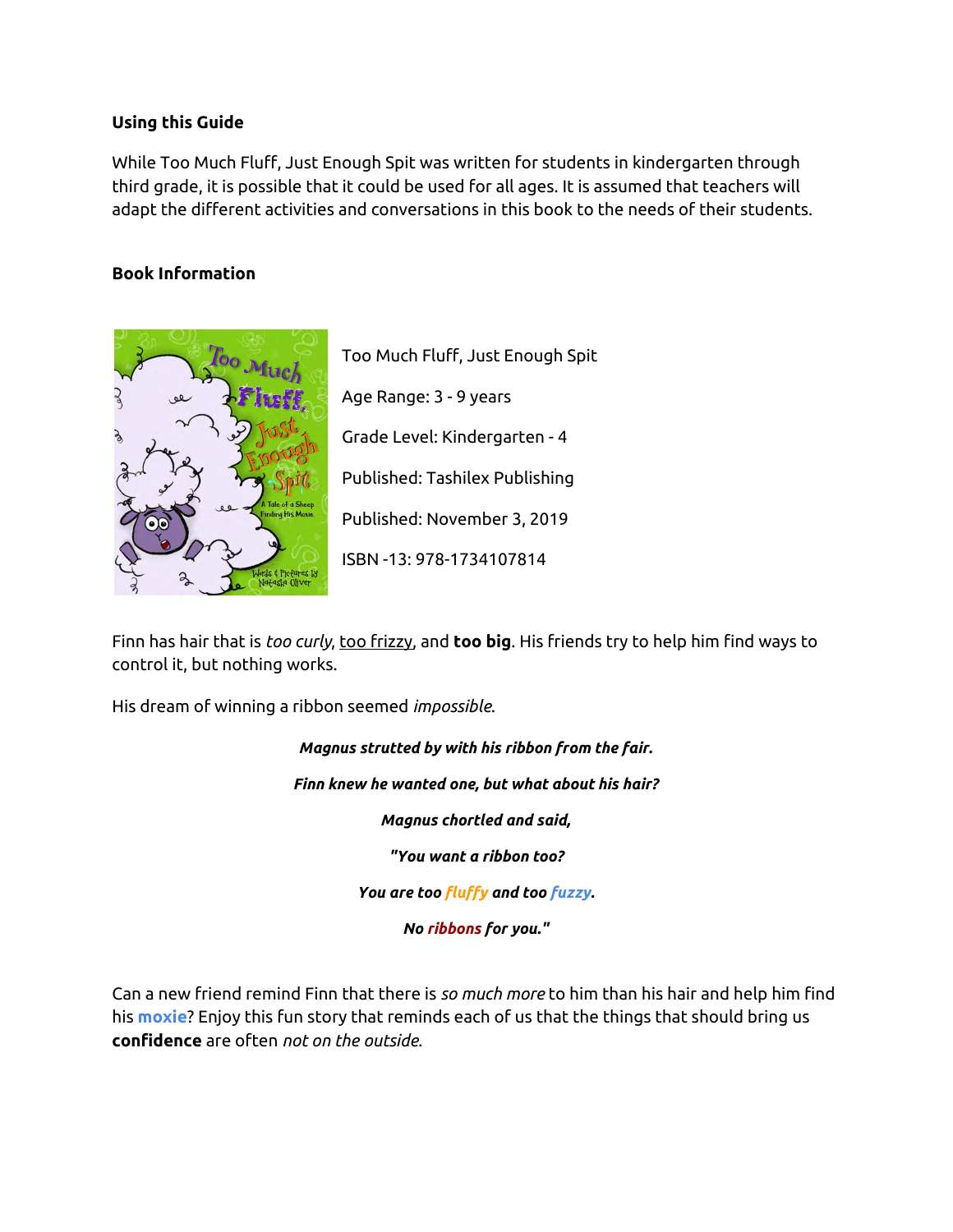## **Table of Contents**

## **English Language Arts (ELA)**

|                             | Reading Comprehension                   |                |  |
|-----------------------------|-----------------------------------------|----------------|--|
|                             | Critical Thinking                       | 6              |  |
|                             | <b>Writing Activities</b>               |                |  |
|                             | Kip's Point of View                     | 6              |  |
|                             | Smiggles Point of View                  | 6              |  |
|                             | Sheela's Backstory                      | 6              |  |
|                             | Moxie Worksheet                         | 6              |  |
|                             | Language Activities                     |                |  |
|                             | Show, Don't Tell                        | $\overline{7}$ |  |
| <b>Drama</b>                |                                         | 7              |  |
| Art                         |                                         | 7              |  |
| Math                        |                                         | 8              |  |
| <b>Growth Mindset Focus</b> |                                         |                |  |
|                             | <b>Worksheets/ Handouts/ Activities</b> |                |  |
|                             | Moxie Worksheet                         | 9              |  |
|                             | <b>Draw Finn</b>                        | 10             |  |
|                             | What's Stuck in Finn's Hair             | 11             |  |
|                             | Rory Style                              | 12             |  |
|                             | <b>Find the Real Finn</b>               | 13             |  |
|                             | Logic Problem                           | 14             |  |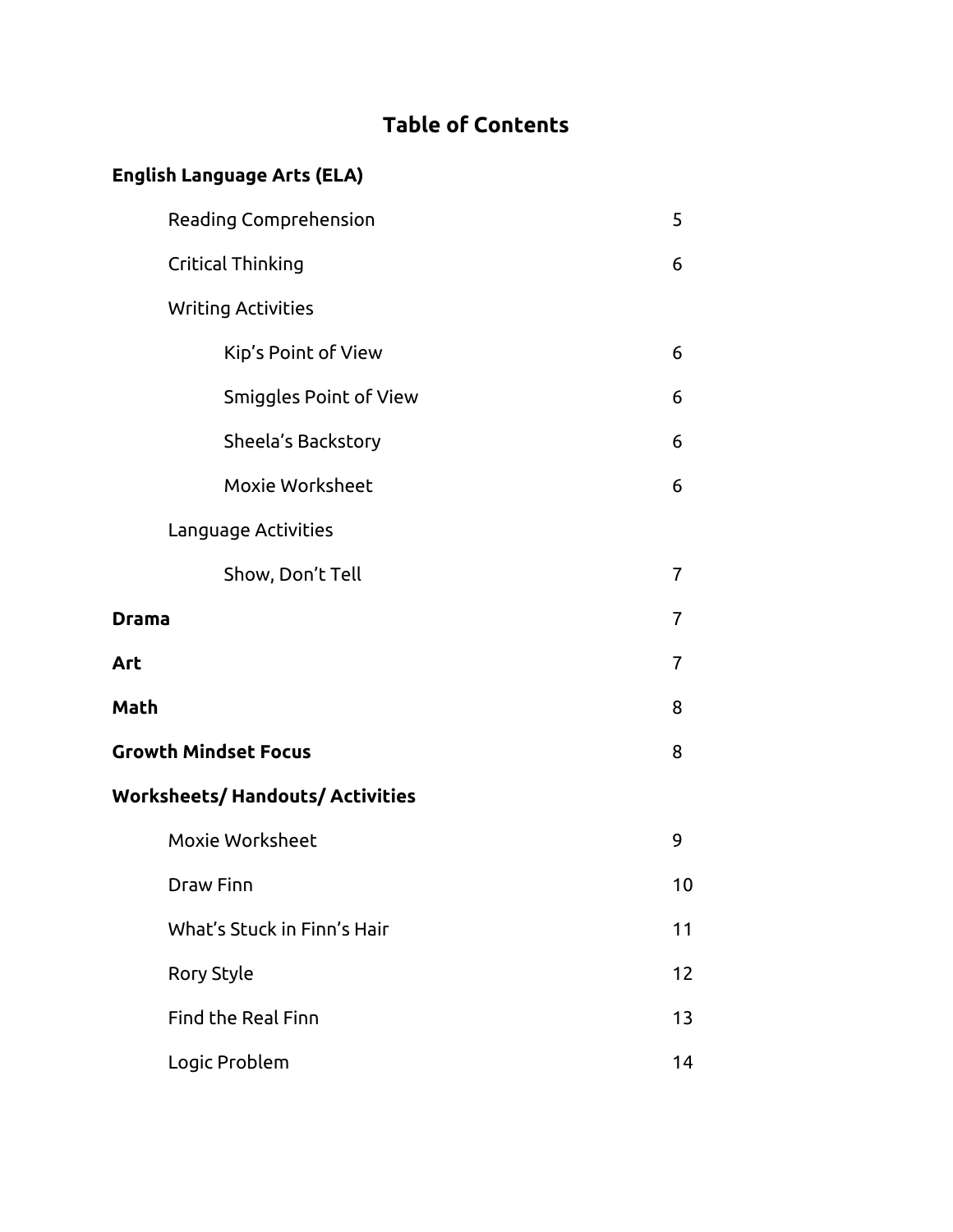## **Reading Comprehension**

#### **Before reading Too Much Fluff, Just Enough Spit:**

- Looking at the cover illustration, describe what you see.
- Can you guess what emotions Finn, the sheep, might be feeling in that picture?
- Can you guess what the story might be about from the cover?
- What strange things can you find in Finn's hair on the back cover?
- *A Tale of a Sheep Finding his Moxie*. Can anyone tell me what moxie is? If no one knows at this point, ask again throughout the book so they can start to understand moxie and confidence.

#### **After reading, ask the students questions to aid in further comprehension.**

- How did Finn feel when he saw Magnus's ribbon?
- Why do you think Finn had concerns about his hair?
- Looking at Finn's face, does he look like he is ready to win a ribbon? Why or why not?
- Do you think the hairstyle Nolan gave Finn would help him win a ribbon? Why or why not?
- Why wouldn't the hairstyle that Fitz gave Finn win a ribbon?
- Can you draw your own character with fancy or groovy hair?
- Why does Finn's hair go BOING?
- Did you know most alpacas only spit if they are irritated or threatened? Sheela however, has turned it into her job with Marlie.
- Could Marlie have fixed Finn's hair without help from Sheela?
- How is Finn polite and kind even when he doesn't like the hairstyles?
- When on the truck, why did Finn feel happy and quite peppy? What was one way he might have been different from the other sheep? (answer: covered in spit)
- Do you like to blend in with everyone else or stand out? Why?
- What items got stuck in Finn's hair during the trip to the fair?
- How do you think Finn was feeling when he arrived at the fair with his hair big again?
- Why was Rory hiding behind the barn?
- Why did Rory and Finn just sit there instead of enjoying the fair?
- Can you tell me what moxie is? Where can we find our moxie?
- Practice standing up tall and straight and saying why you have moxie.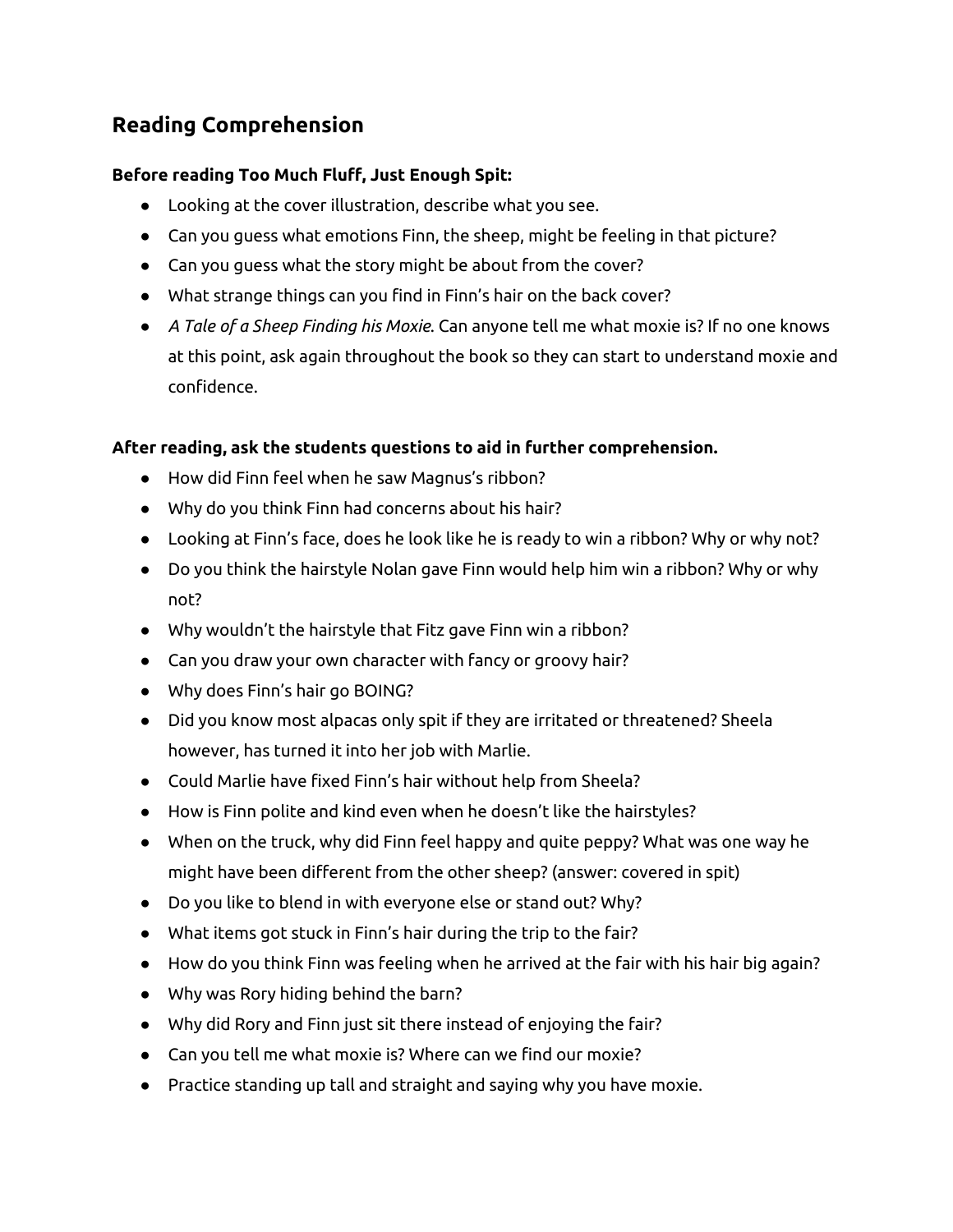- Why did Rory have moxie even with a burnt pie?
- Where did Finn find his moxie? What gave Finn his moxie?
- Do you think Finn will have a bad hair day again? If so, how will he handle it?

## **Critical and Creative Thinking**

What do you think the message of the story is? For what did Magnus win his ribbon? Why does Nolan like to where a top hat? What new things could Finn try, knowing that he can keep his moxie even if he fails? What do you think happened on Finn's next trip to the fair?

### **Writing Activities**

#### **Kip's Point of View**

Kip is the name of the friendly quail stuck in Finn's hair. Write the story from his point of view. What was it like to be stuck in Finn's hair. What did Kip think of his new friends, Finn and Rory? Did he decide to "stick" around? :)

#### **Smiggles Point of View**

Smiggles is there throughout the book on every page. Imagine what he sees and tell the story through his eyes. What does he think of all the funny hairstyles at the beginning of the story? Does he sneak a taste of the burnt pie?

#### **Sheela's Backstory**

Sheela used to spit at a lot of people but now only spits when she is helping Marlie with people's hair. Write her story and how and why she made this change.

#### **Moxie Worksheet (attached)**

Moxie is the self confidence you get when you do something great or when you are proud of yourself. After discussing how, when your hair isn't right, or you fail at something, you can feel very sad and often doubt yourself, fill in this worksheet. Have the students look at Rory and Finn and what had gone wrong, but also fill in the positive things they both had inside of them. Then have them write down things that have gone wrong with their days that made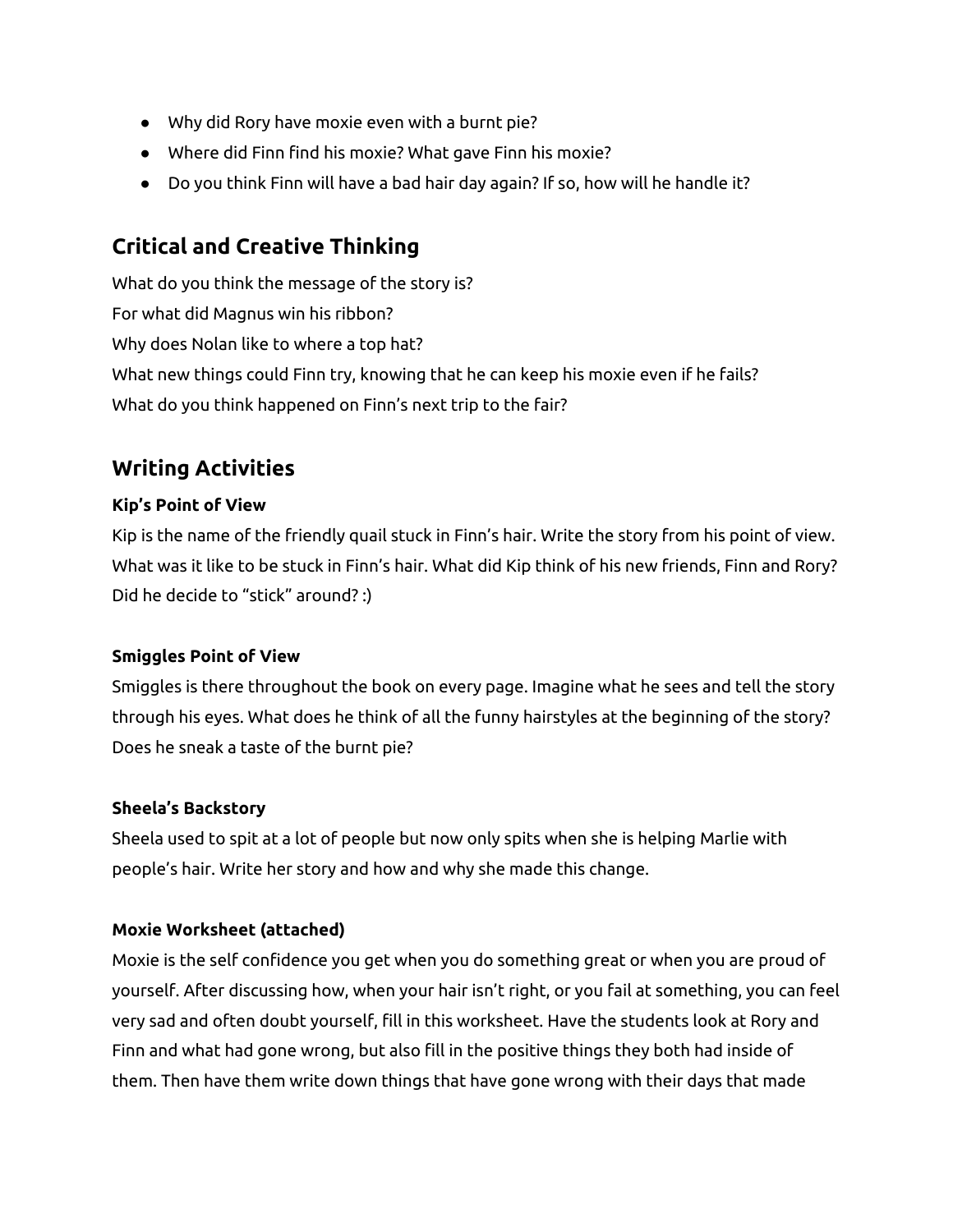them sad or feel like they weren't good enough. Filling in the moxie column next, they will start to see that even when they fail, they can be proud of themselves for who they are.

## **Language Activities**

#### **Show, Don't Tell**

When writing a story, it is important to show the reader how the character is feeling instead of simply telling them. This lets the reader figure out on their own what the character is feeling and to feel it with them. Throughout the book, Finn goes through many different feelings. How do you know what he is feeling?

Some examples of telling are:

- Lexi was mad.
- Billy was scared.
- Thomas was excited.

These same examples but showing:

- Lexi stomped into the room with her fists clenched.
- Billy closed his eyes and his knees were shaking.
- Thomas was jumping up and down and could not stay in his seat.

Sometimes when writing, it can be helpful to act out certain parts of the story. Act out the following ideas and then write down how that would show instead of tell the emotion.

- Finn felt disappointed about his fluffed out hair.
- Rory was sad as pulled out his burnt pie.
- Magnus was very proud of his new ribbon.

## **Drama**

Finn's friends had many different personalities. Using these characters, act out their life on the farm:

- Magnus the arrogant rooster
- Nolan the sheep with fancy flair
- Fitz the groovy rocker sheepdog
- Brix the excited baby sheep
- Marlie the no-nonsense hairdresser
- Sheela the skilled spitter
- Rory the fun loving boy
- Kip the quiet but curious quail

## **Art**

Draw what could have gotten stuck in Finn's hair (attached) Learn how to draw Finn (attached)

Draw what happens when Marlie uses alpaca spit with Rory's hair (attached)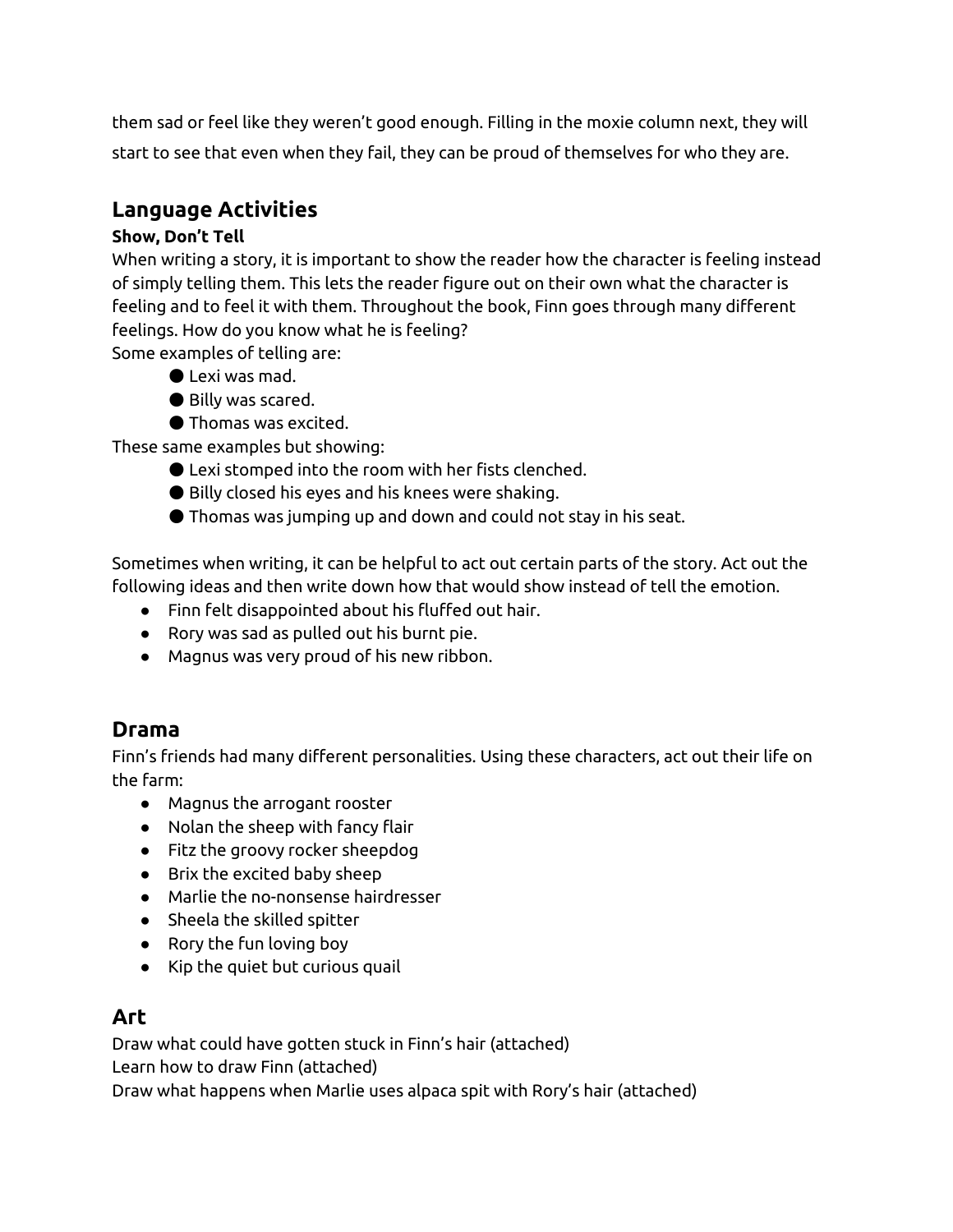## **Math**

Farmyard Dash

- <https://www.fun4thebrain.com/toomuchfluff/>
- Join Finn and his friends, choose his racing style, and review your math facts while racing across the farm!

Find the Real Finn (attached) Logic Problem (attached)

## **Growth Mindset Focus**

Encouraging students to view each failure as a tool for growth is important. Throughout this book I have tried to have students learn that they can maintain their confidence despite setbacks, and keep trying with their heads held high. Working through some of these questions can help the idea become more concrete.

- Finn was quite insecure about his hair from the beginning of this book. Do you have things about you that you don't like?
- Rory knew how to make pies but on this particular day, he burnt his pie and was not able to win a ribbon at the fair. Have you ever had days like that? A day when, even though you knew how to do something right, it didn't work?
- When something like that happens, and you start to feel sad or upset, how long do you stay that way?
- The Moxie Worksheet gives students a place to write down things that have gone wrong and also the things inside of them that bring them confidence.
- Rory tells of his issues with his hair (something he has had since he was little) and burning his pie (something he could control). What are some problems that you have that are something you were born with versus something that just went wrong recently?
- How does Rory get his moxie back? Where does he find his moxie?
- Knowing what you like about yourself can make you feel more confident and brave. What can you do with your moxie, your confidence? List 5 things you can do if you are brave and believe in yourself.
- Do you think Finn will try to win a ribbon again?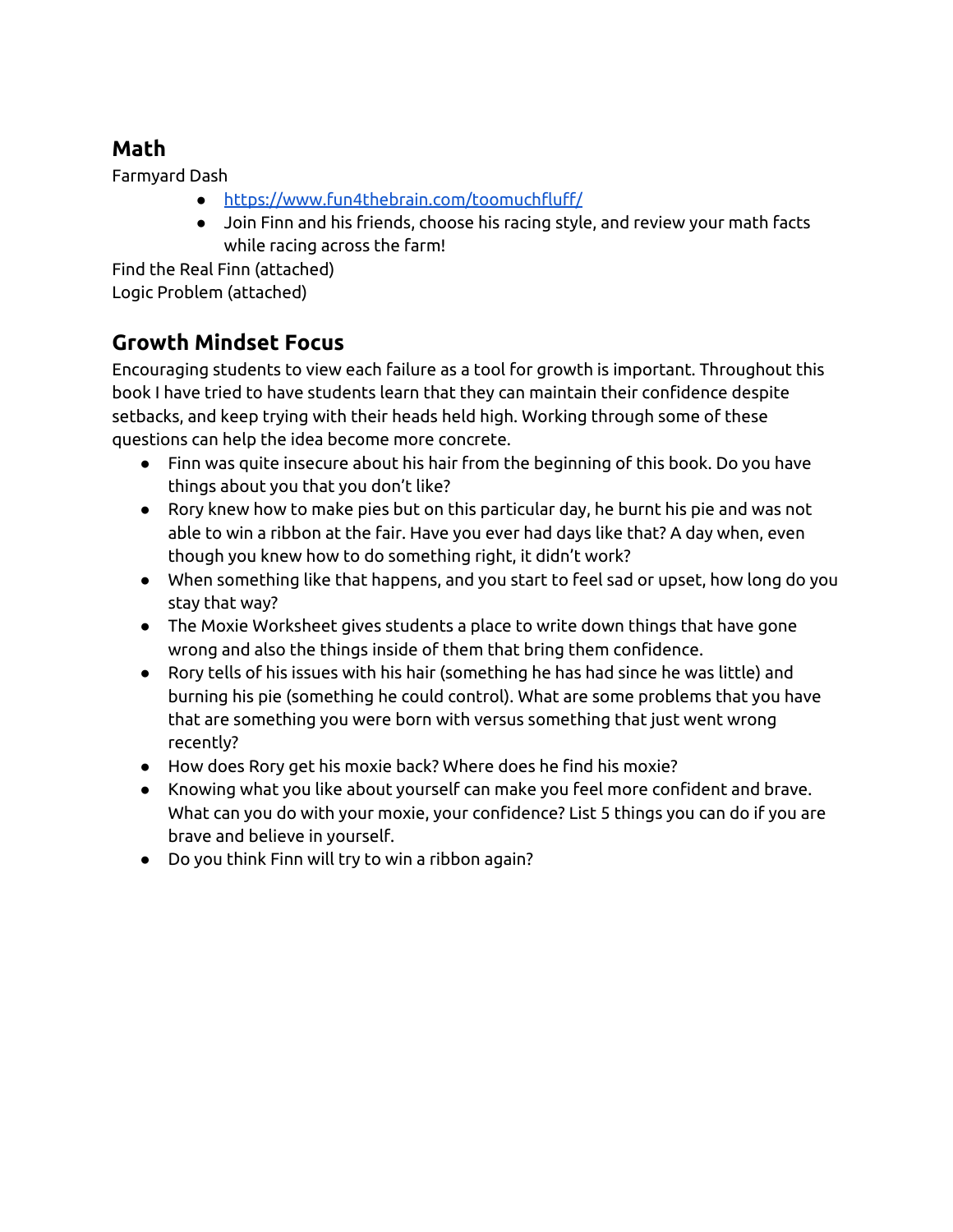Name \_\_\_\_\_\_\_\_\_\_\_\_\_\_\_\_\_\_\_\_\_\_\_\_\_\_\_\_\_\_\_\_\_

### Where is the Moxie?

Moxie is the self confidence you get when you do something great or when you are proud of yourself. Through *Too Much Fluff, Just Enough Spit* we learned about Rory and Finn, their troubles, and how they found their moxie again. Fill in the form below and then try to figure when you felt the same way and where you can find your moxie.

| What was Finn's goal? | Why did Finn lose his moxie? | Where did Finn find his moxie? |
|-----------------------|------------------------------|--------------------------------|
|                       |                              |                                |
|                       |                              |                                |
|                       |                              |                                |
|                       |                              |                                |
|                       |                              |                                |

| What was Rory's goal? | Why did Rory lose his moxie? | Where did Rory find his<br>moxie? |
|-----------------------|------------------------------|-----------------------------------|
|                       |                              |                                   |
|                       |                              |                                   |

| What were you hoping to<br>happen in your day? | Why did you lose your moxie? | Where can you find your<br>moxie now? |
|------------------------------------------------|------------------------------|---------------------------------------|
|                                                |                              |                                       |
|                                                |                              |                                       |
|                                                |                              |                                       |

Always remember that no matter what happens, you can be happy with who you are inside, and keep your moxie and confidence.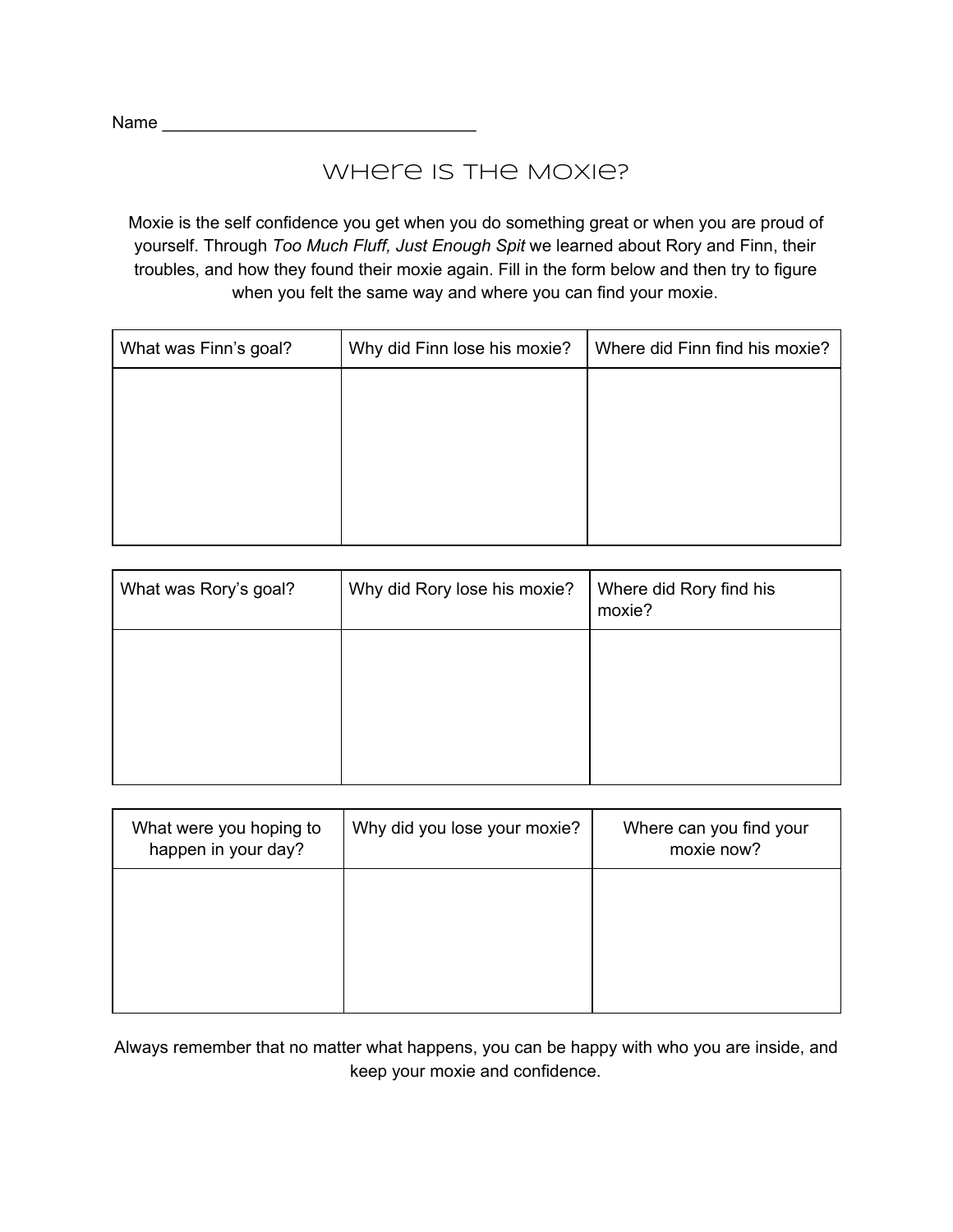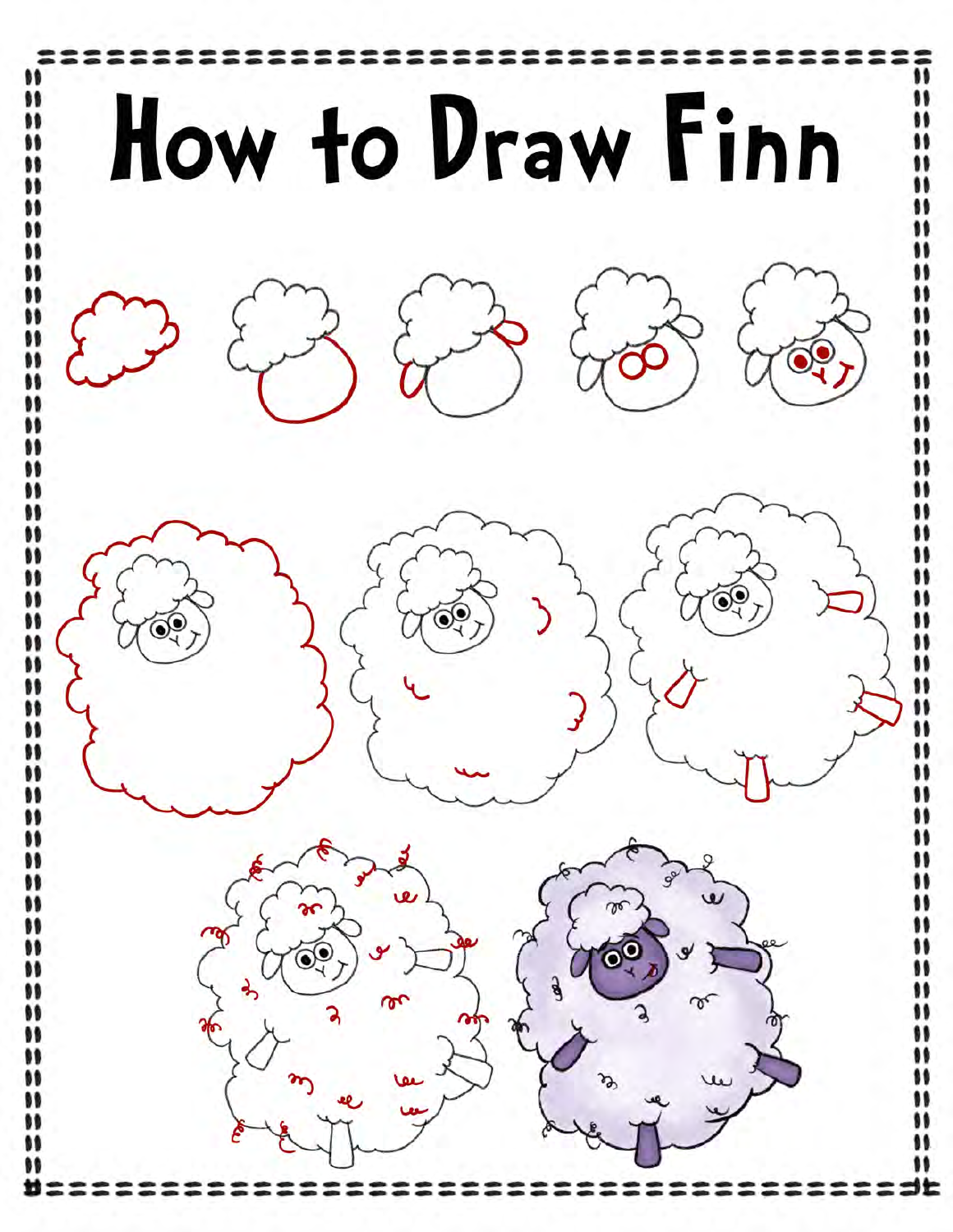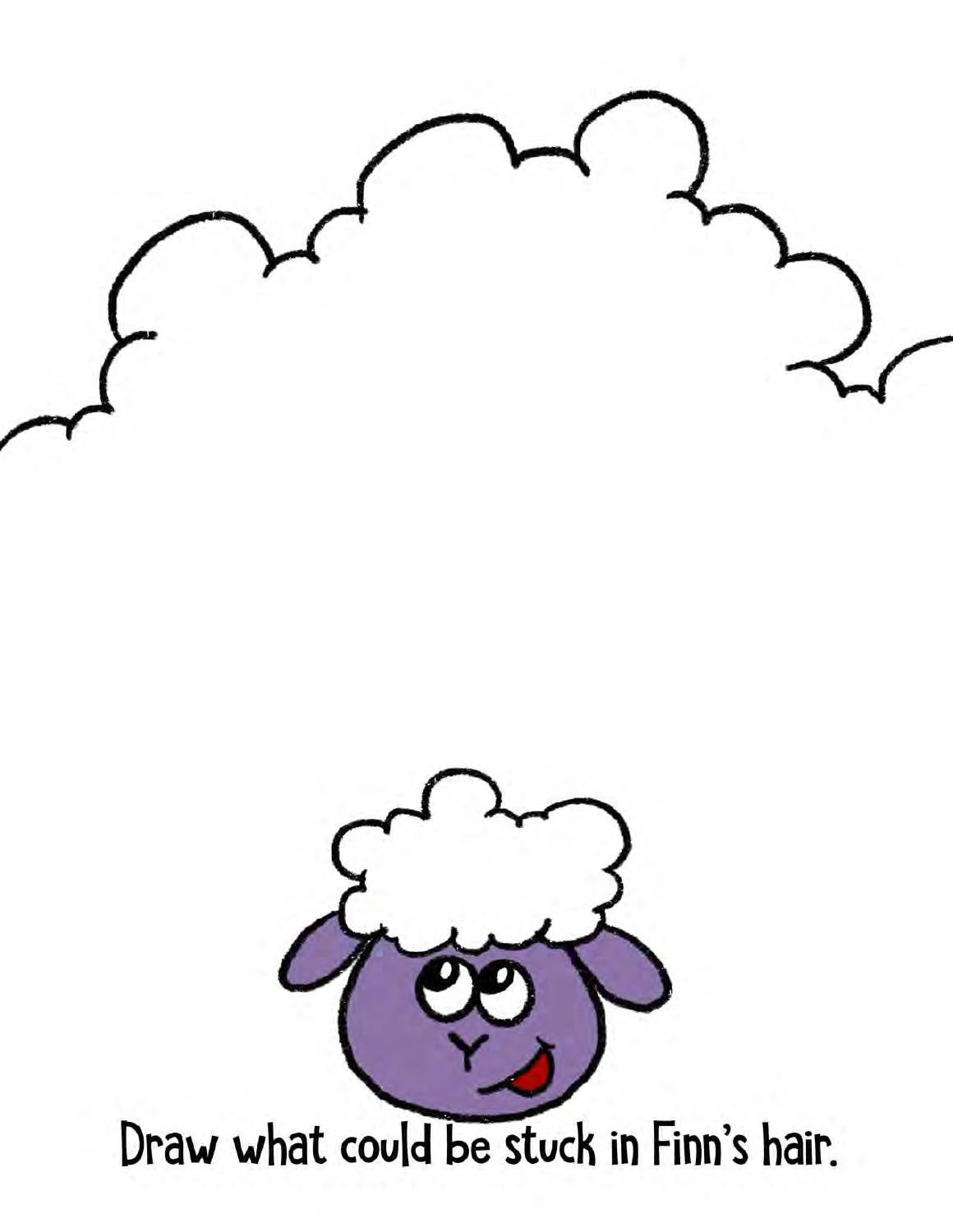## What style does Rory get with alpaca spit?

















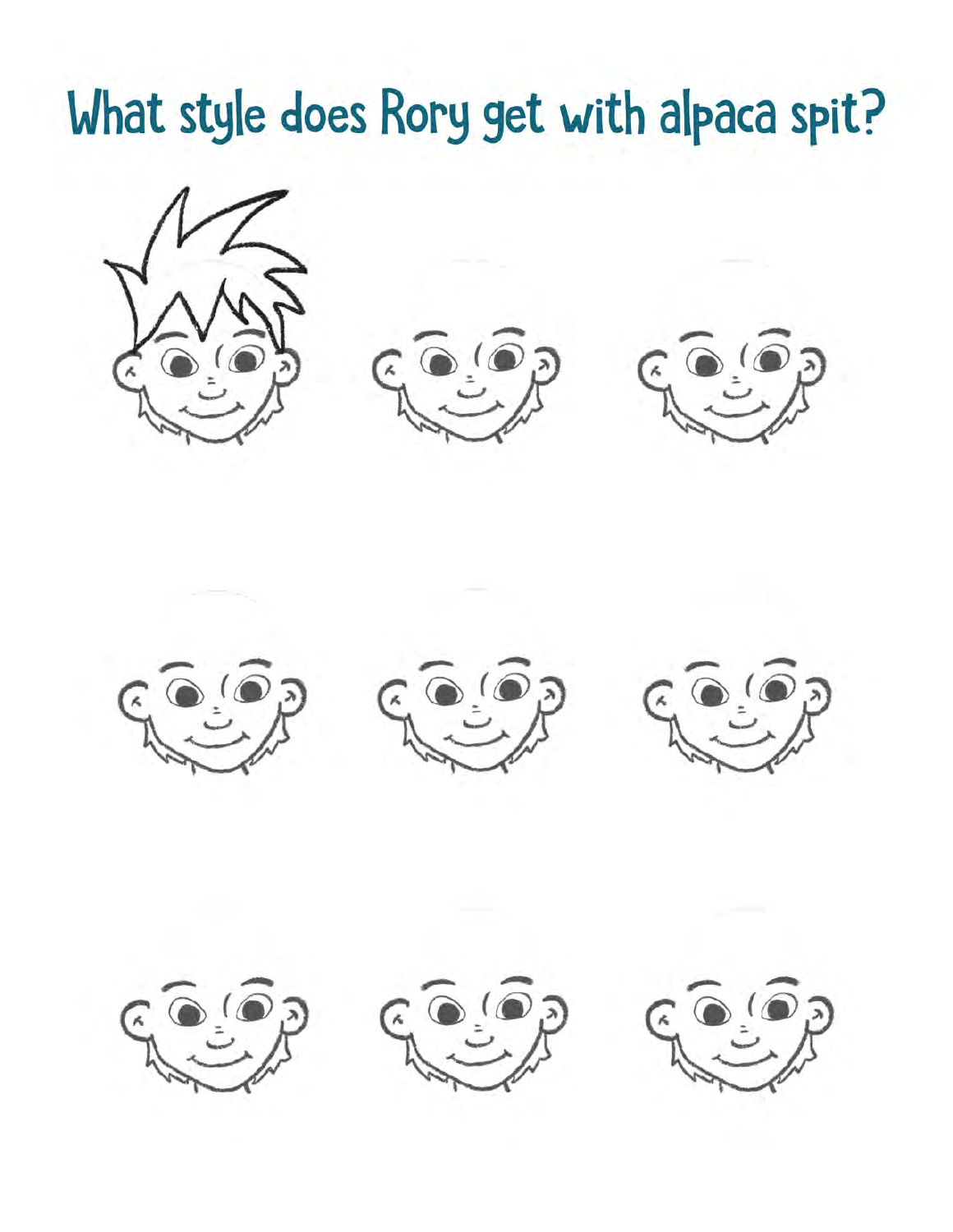# Which Finn is the real Finn?

## Circle the real Finn.